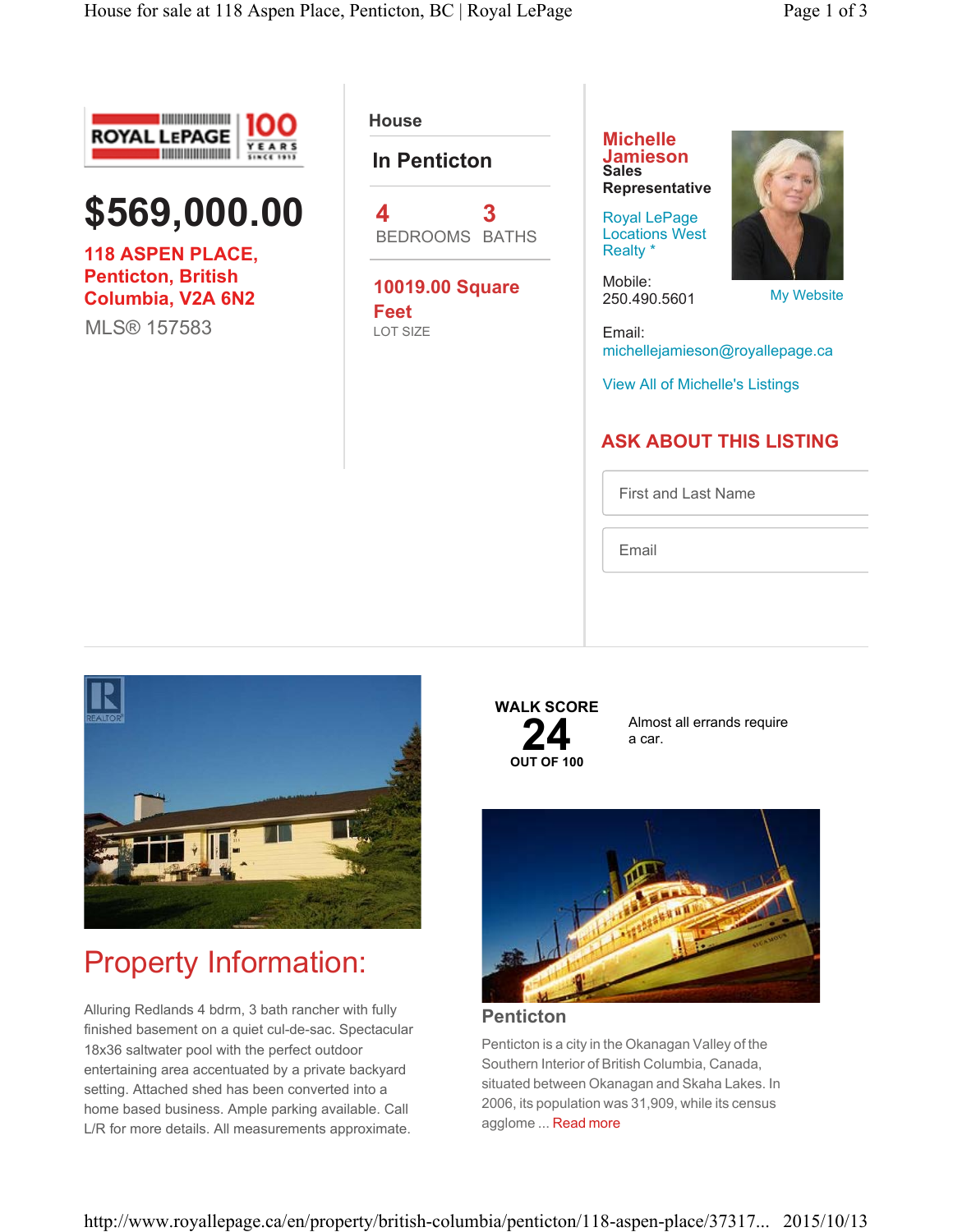# Property Features:

| <b>OwnershipType:</b>    | Freehold                         |
|--------------------------|----------------------------------|
| <b>Property Type:</b>    | Single Family                    |
| <b>Bedrooms:</b>         | 4                                |
| <b>Bathrooms:</b>        | 3                                |
| <b>Amenities Nearby:</b> | Schools                          |
| Lot Size:                | 10019.00 Square Feet             |
| Landscape                | Landscaped, Irrigation sprinkler |
| Features:                | (s)                              |
| No. of Parking           | 2                                |
| Spaces:                  |                                  |
| <b>Parking Type:</b>     | Parking Spaces, Garage           |
| Features:                | Cul-de-sac                       |
| <b>Floor Space</b>       | 2738.00 Square Feet              |
| (approx):                |                                  |
| Sewer:                   | Municipal sewage system          |
|                          |                                  |

## Building Features:

| <b>Fireplace Type:</b>          | Conventional                                               |
|---------------------------------|------------------------------------------------------------|
| <b>Basement</b><br>Development: | Finished                                                   |
| <b>Fixture:</b>                 | Drapes/Window coverings                                    |
| <b>Appliances:</b>              | Refrigerator, Dishwasher,<br>Washer, Dryer, Hot Tub, Stove |
| Style:                          | None                                                       |
| <b>Heating Fuel:</b>            | Electric                                                   |
| <b>Roof Style:</b>              | Unknown                                                    |
| <b>Heating Type:</b>            | Baseboard heaters                                          |
| <b>Fireplace Fuel:</b>          | Gas                                                        |
| <b>Construction</b>             | Wood frame                                                 |
| <b>Material:</b>                |                                                            |
| <b>Exterior Finish:</b>         | Wood siding                                                |
| <b>Building Type:</b>           | House                                                      |
| <b>Basement Type:</b>           | Full                                                       |
| <b>Roof Material:</b>           | Asphalt shingle                                            |

## Rooms:

| Living                | Main Level 4.57 m x 5.49 m   |
|-----------------------|------------------------------|
| <b>Dining</b>         | Main Level 2.74 m x 2.74 m   |
| <b>Kitchen</b>        | Main Level 3.35 m x 5.49 m   |
| <b>Master Bedroom</b> | Main Level 3.66 m x 4.27 m   |
| <b>Bedroom</b>        | Basement Level 3.05 m x 4.57 |
|                       | m                            |
| <b>Bedroom</b>        | Main Level 3.35 m x 3.35 m   |
|                       |                              |